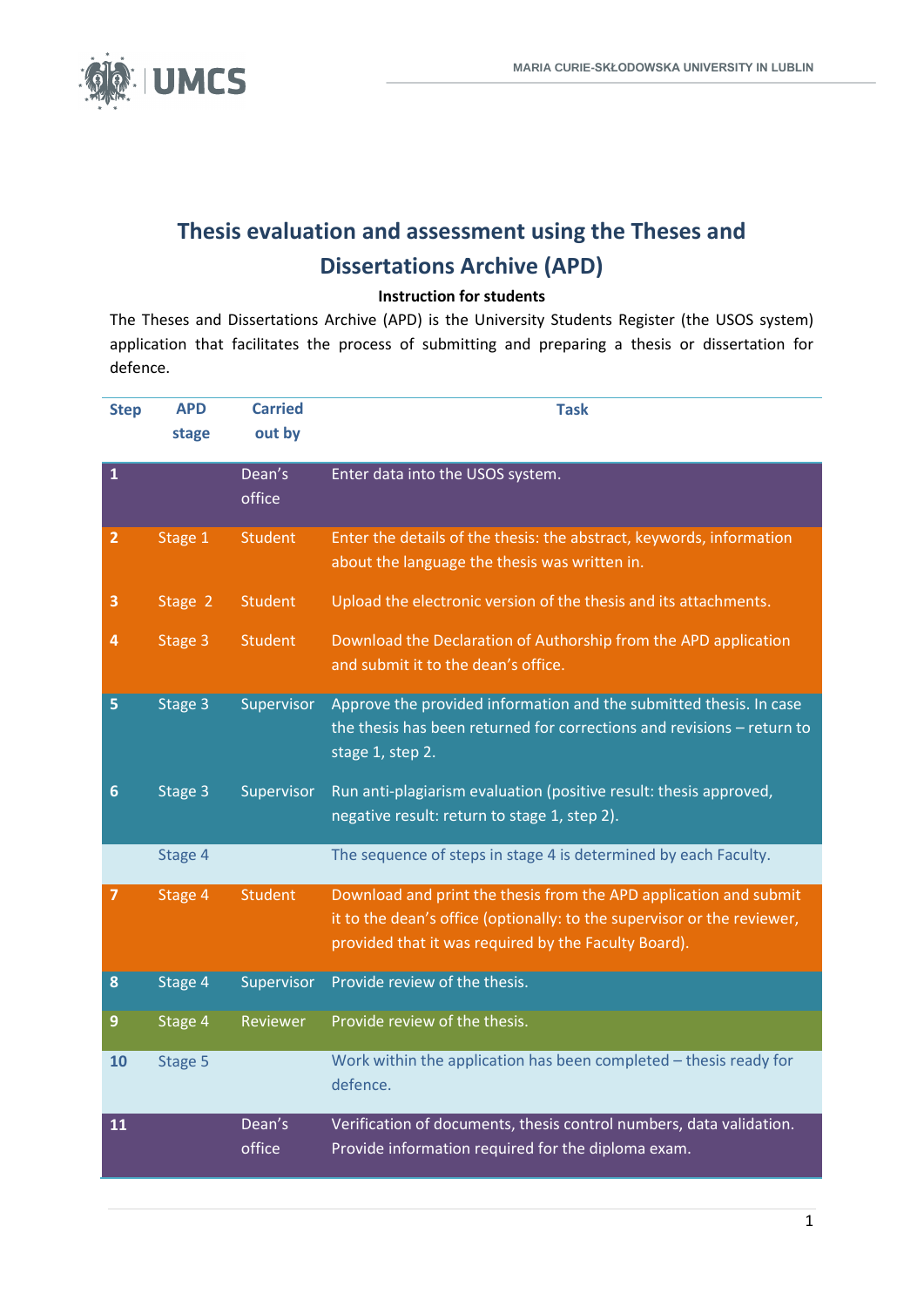

# Table of contents

# **Logging into the Theses and Dissertations Archive**

The APD application can be accessed at the following address[: https://apd.umcs.pl/](https://apd.umcs.pl/)



You can log in using the "Login Center".

| Login Center |                           | Polski |
|--------------|---------------------------|--------|
|              | <b>UMCS</b>               |        |
|              |                           |        |
| 2            | ID                        |        |
|              | Password                  |        |
| 3            | Reset password<br>Sign in | 4      |
|              | Need help?                |        |

Type in your (2) **ID** and **Password**, then click (3) **Sign in**. Your user ID in the Theses and Dissertations Archive (APD) **is your student number prefixed by a letter 's'. You can find your student number printed in black on your student ID card.** For example, if your student number is '123456', your ID will be 's123456'.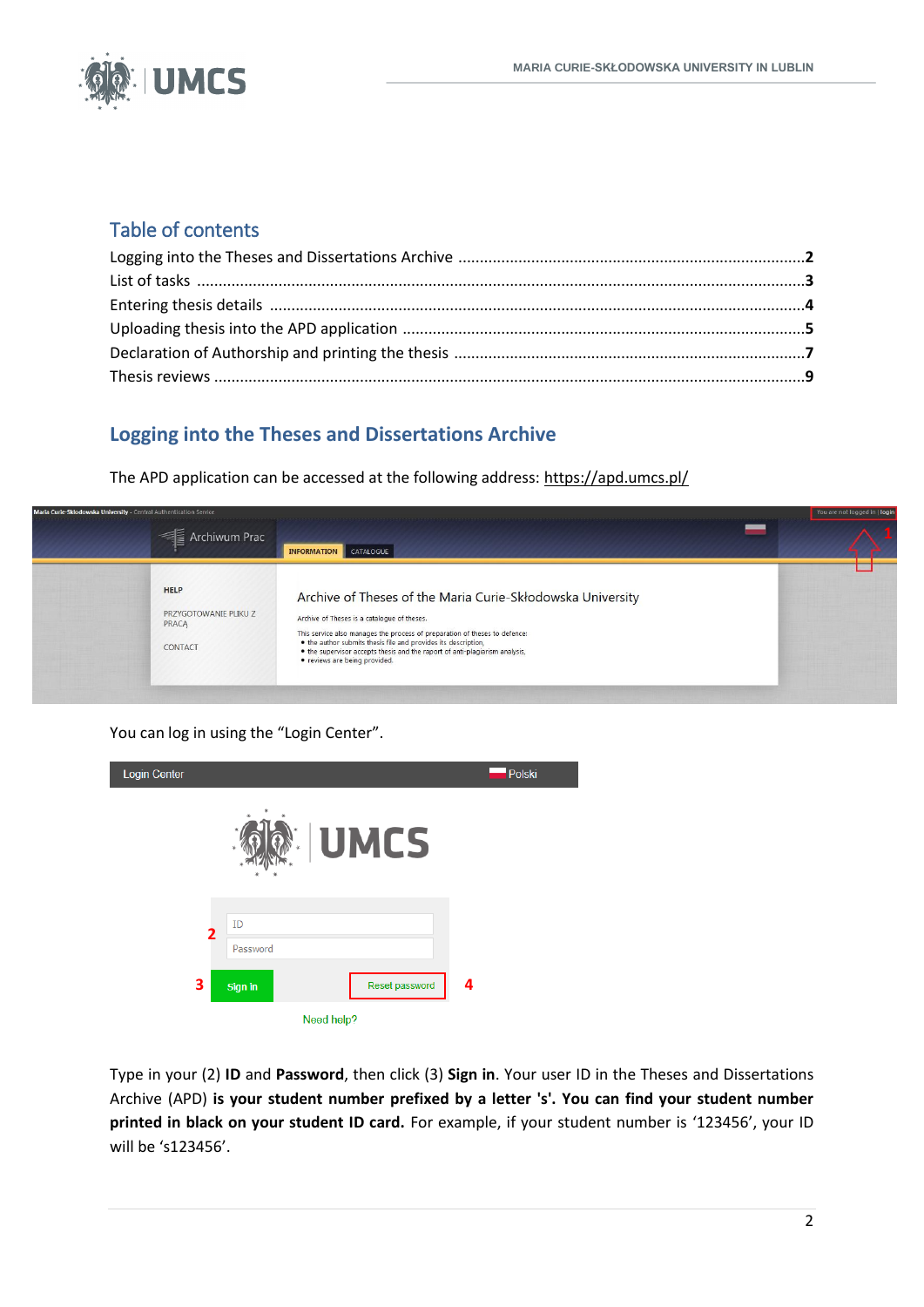

If you have a password for the eduroam system or the USOSweb, you should use it to log in. If **you forgot your password or want to change it**, click the "**Reset password**" button **(4)** and follow the instructions.

# **List of tasks**

| - Archive of Diploma Theses                             |                                                                                                                                                                                                             |                                              | User mode: Student Student |
|---------------------------------------------------------|-------------------------------------------------------------------------------------------------------------------------------------------------------------------------------------------------------------|----------------------------------------------|----------------------------|
| <b>E</b> Archiwum Prac                                  | <b>MY THESES</b><br>CATALOGUE<br><b>INFORMATION</b>                                                                                                                                                         |                                              |                            |
| <b>QUICK START</b>                                      | My theses and tasks                                                                                                                                                                                         |                                              |                            |
| U-MAIL                                                  |                                                                                                                                                                                                             |                                              |                            |
| <b>MY THESES</b><br><b>D</b> diploma<br><b>D</b> author | This page contains a preview of your theses (left column), tasks (right column) and upcoming exams. The<br>theses and tasks are grouped according to your role and type of activities to be done.<br>(more) |                                              |                            |
| <b>MY TASKS</b>                                         | Diploma theses                                                                                                                                                                                              | My tasks                                     |                            |
| <b>D</b> diploma<br><b>D</b> complete information       | <b>AUTHOR</b>                                                                                                                                                                                               | П<br><b>COMPLETE INFORMATION</b>             |                            |
|                                                         | Praca testowa                                                                                                                                                                                               | Praca testowa                                |                            |
| MY DIPLOMAS                                             |                                                                                                                                                                                                             |                                              |                            |
| <b>MY EXAMS</b>                                         |                                                                                                                                                                                                             | My home page in the catalogue $\blacksquare$ |                            |
|                                                         | Complete the information                                                                                                                                                                                    |                                              |                            |
|                                                         |                                                                                                                                                                                                             |                                              |                            |

This field displays information about the thesis, after the relevant data has been entered into the USOS system by the dean's office staff.

The left-side column contains information about: theses, dissertations and upcoming examinations.

The right-side column contains a list of tasks to be completed. Tasks for the students are labelled as "Complete the information".

Once the task has been selected, a new window opens, displaying the thesis information page and a status bar at the top, showing the current stage of your thesis submission process. At each stage certain tasks are to be fulfilled by a designated person.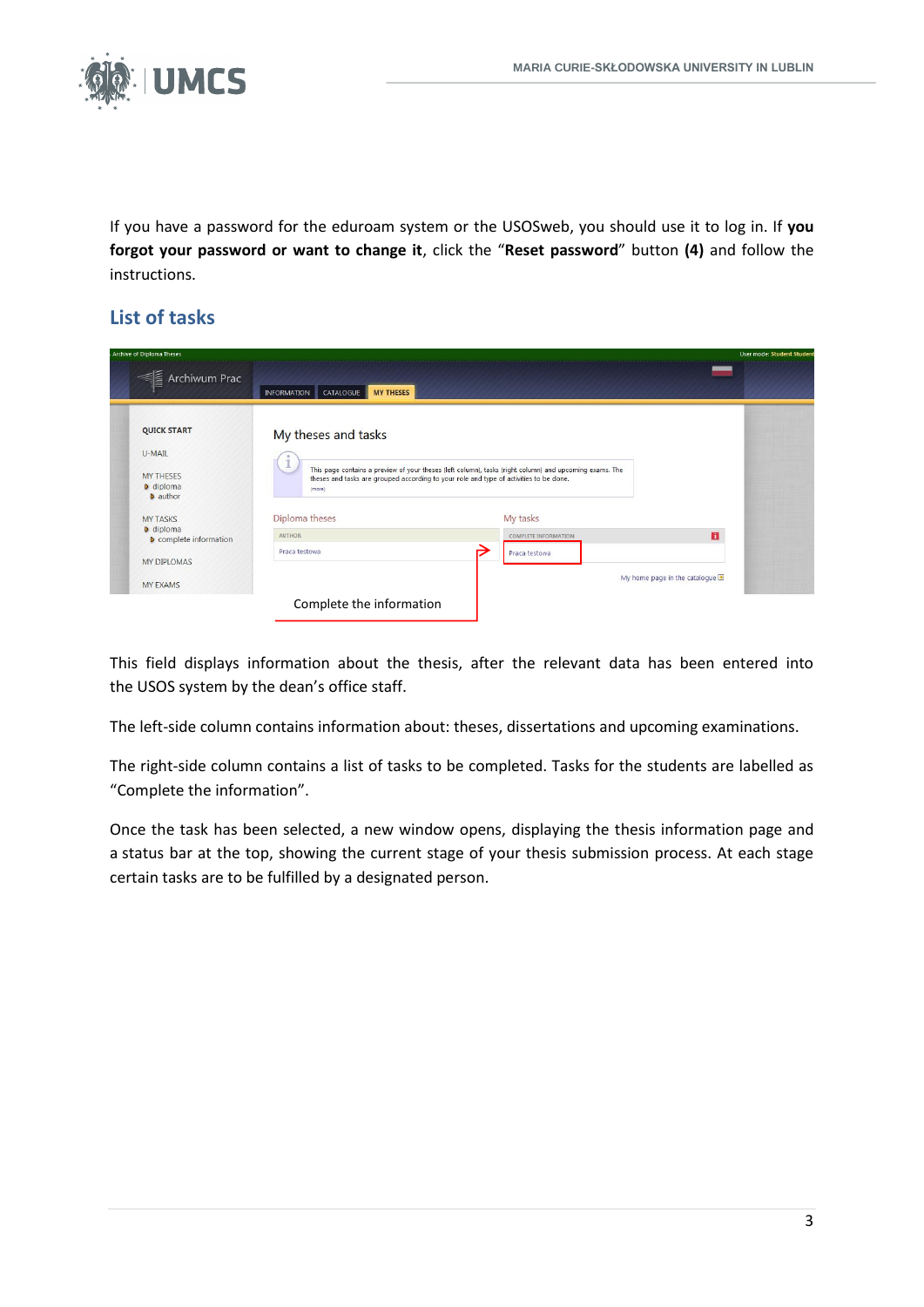

# Entering thesis details



Students are required to provide information about their theses in the APD application.

Select the language of your thesis, prepare the abstract in the language you selected, type in the keywords. Save the thesis information (the bottom right corner button), then click "Go to file upload" at the top right corner of the page.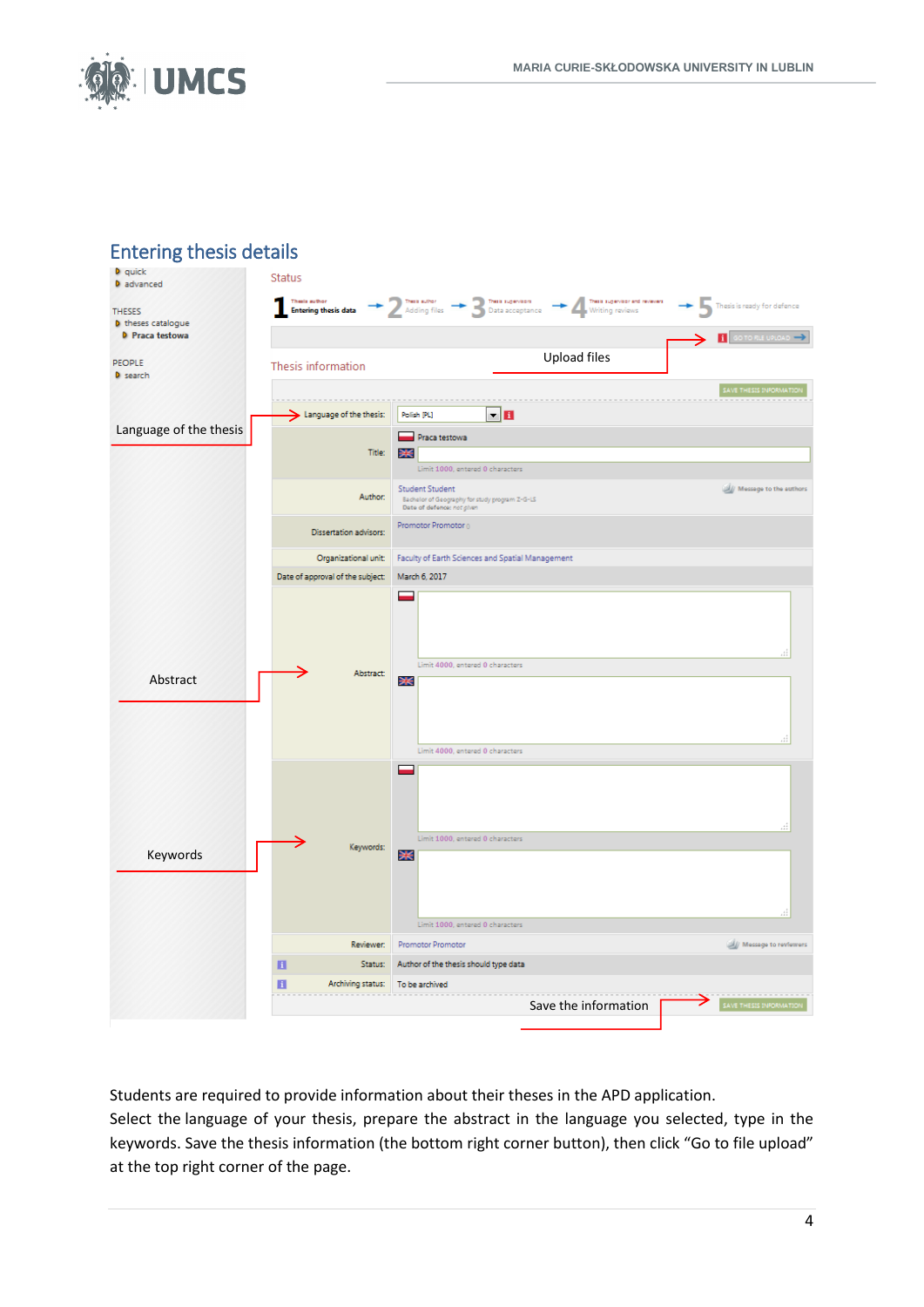

#### **ATTENTION:**

**The thesis abstract will be visible in the public catalogue, available to all users of the APD application. The abstract should be approved by the thesis supervisor. After all the required details have been provided, save the data and upload the files.** 

## **Uploading thesis into the APD application**

At this stage you are required to upload your thesis. The abstract, keywords and the language of the thesis can no longer be modified. In order to modify these fields, click "Return to editing data" and refer back to stage 1.

| <b>THESES</b><br><b>D</b> theses catalogue | Thesis author: | Entering thesis data                    | Thesis supervisors<br>Thesis sugervisor and reviewers<br>Thesis suthor<br>Thesis is ready for defence<br><b>Adding files</b><br>Data acceptance<br>Writing reviews |
|--------------------------------------------|----------------|-----------------------------------------|--------------------------------------------------------------------------------------------------------------------------------------------------------------------|
| D Praca testowa                            |                | RETURN TO EDITING DATA                  | <b>F</b> PORWARD TO THE APPROVAL OF THE SUPERVISOR<br>→                                                                                                            |
| <b>PEOPLE</b><br><b>D</b> search           |                | Thesis information                      | Return to editing data                                                                                                                                             |
|                                            |                | Language of the thesis:                 | Polish [PL]                                                                                                                                                        |
|                                            |                | <b>Title:</b>                           | Praca testowa<br><b>Exc</b> (not given)                                                                                                                            |
|                                            |                | Author:                                 | <b>Student Student</b><br>(b) Message to the authors<br>Bachelor of Geography for study program Z-G-LS<br>Date of defence: not given                               |
|                                            |                | <b>Dissertation advisors:</b>           | Promotor Promotor o                                                                                                                                                |
|                                            |                | Organizational unit:                    | Faculty of Earth Sciences and Spatial Management                                                                                                                   |
|                                            |                | Date of approval of the subject:        | March 6, 2017                                                                                                                                                      |
|                                            |                | Abstract:                               | Streszczenie pracy testowej.<br>(not given)                                                                                                                        |
|                                            |                | Keywords:                               | praca, test<br><b>XX</b> (not given)                                                                                                                               |
|                                            |                | Reviewer:                               | Promotor Promotor<br>Sil Message to reviewers                                                                                                                      |
|                                            | п              | Status:                                 | Author of the thesis should upload files                                                                                                                           |
|                                            | $\blacksquare$ | Archiving status: To be archived        |                                                                                                                                                                    |
|                                            | <b>Files</b>   |                                         |                                                                                                                                                                    |
|                                            |                | No files have been added to this set    |                                                                                                                                                                    |
|                                            |                | Version of the thesis: 1 (not approved) | $\rightarrow$ Add files                                                                                                                                            |
|                                            |                |                                         | Add files<br>Should the thesis be available in library? O Yes O No SAVE                                                                                            |

Students also have to decide whether their theses should be available in the library. Choose the appropriate option and click "Save". You can edit your selection at every stage of your work in the Theses and Dissertations Archive (APD).

#### Adding files

In order to upload files, click "Add files". The "Files" window will open, displaying information about your thesis and the field where you can add new files.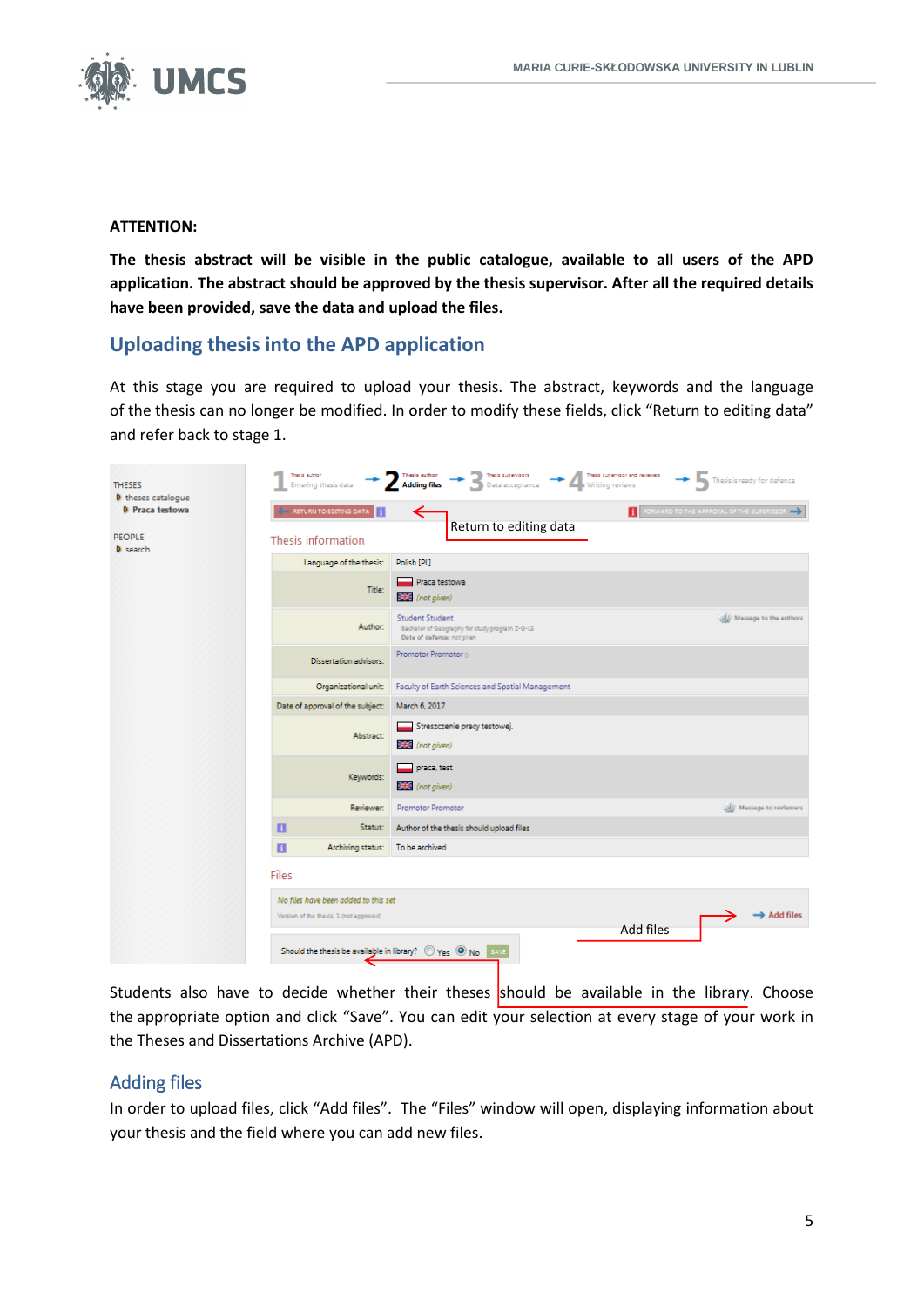

Upload the electronic version of your thesis prepared as a single PDF file, up to 30 MB in size. In order to upload a file exceeding the maximum size limit, please contact the USOS team via your Faculty authorities. Files are named automatically when uploaded into the system.

Documents attached to the thesis should be uploaded into the system as compressed archive files: ZIP, TAR.BZ2 or 7Z. In order to add files, select "Other" from the drop-down list.

| <b>THESES</b><br><b>D</b> theses catalogue<br>D Praca testowa<br><b>D</b> files<br>PEOPLE<br><b>D</b> search | List of sets<br>Files are grouped into sets.<br>Some types of theses permit to archive more than one set of files - consecutive sets correspond to consecutive<br>versions of the thesis.<br>(more)<br>The mechanism of checking the compatibility of a thesis uploaded to APD with a printed version is<br>enabled!<br>(more) |  |
|--------------------------------------------------------------------------------------------------------------|--------------------------------------------------------------------------------------------------------------------------------------------------------------------------------------------------------------------------------------------------------------------------------------------------------------------------------|--|
|                                                                                                              | <b>Set elements</b><br>Approved<br><b>No</b><br><b>NO</b><br>$\mathbf{1}$<br>no files in the set                                                                                                                                                                                                                               |  |
|                                                                                                              | Add file i<br>Add file<br>Select the type of file to be uploaded:<br>Thesis<br>$\blacktriangledown$<br><b>Thesis</b><br>Maximum amount in a set: 1<br>Kind:<br>Maximum file size: 30.0 MB<br>Legal extensions: .pdf<br>Other (attachments)                                                                                     |  |
|                                                                                                              | Nie wybrano pliku.<br>Przeglądaj<br>File:<br>The file name will be automatically changed to match a proper format.<br>Polish [PL]<br>۰<br>Language:                                                                                                                                                                            |  |
|                                                                                                              | Description:                                                                                                                                                                                                                                                                                                                   |  |
|                                                                                                              | Limit 300, entered 0 characters<br>ADD TO THE SET<br>Add to the set = saving the files                                                                                                                                                                                                                                         |  |

After all the files have been added, click "Return to editing data" at the top of the page. At this stage you are still allowed to modify/add/change the previously uploaded files. You can also download your thesis, available in the form that is later submitted to the dean's office.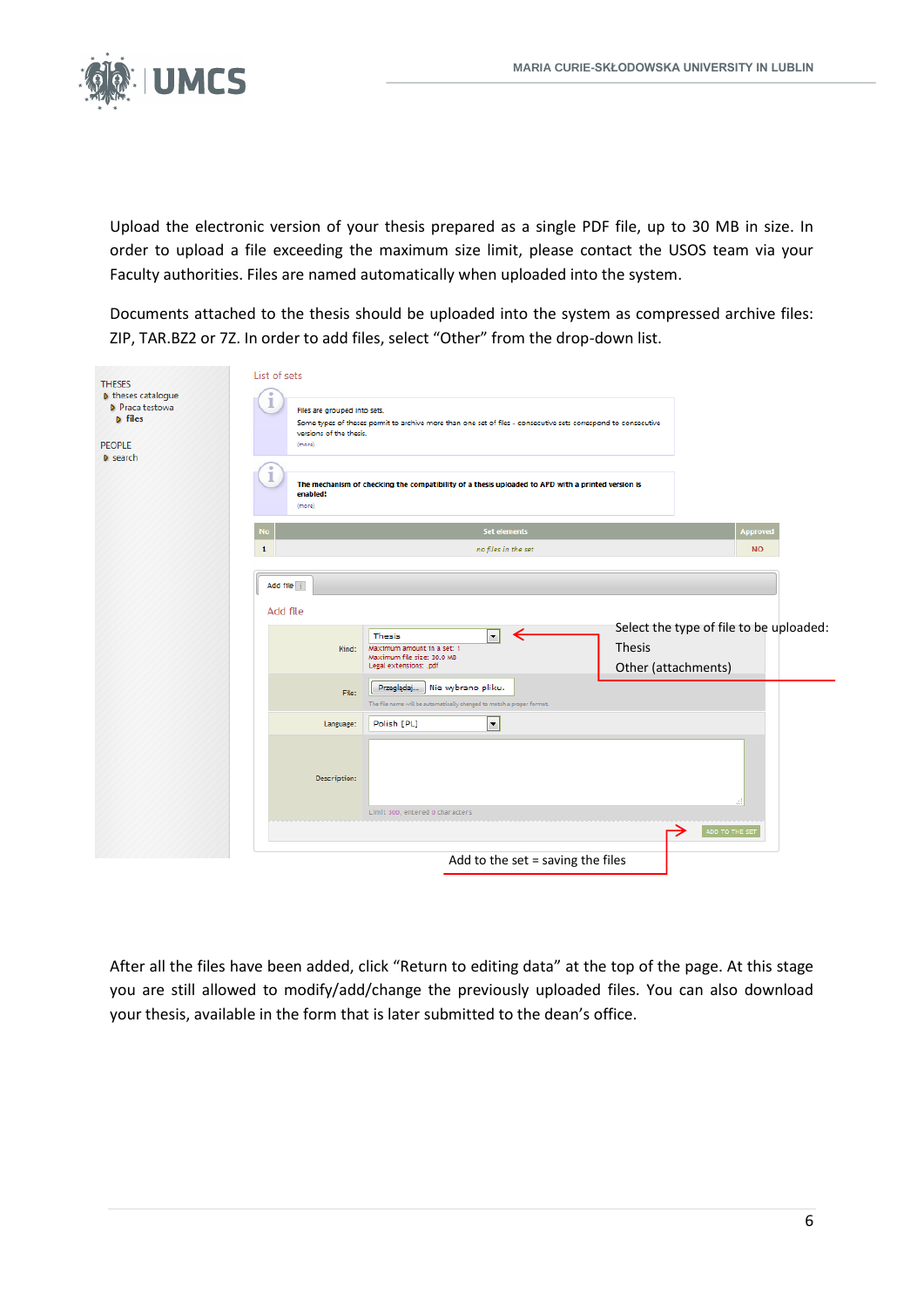

| <b>D</b> dates<br><b>D</b> advanced        | <b>Status</b>                         |                                                                                                                                           |
|--------------------------------------------|---------------------------------------|-------------------------------------------------------------------------------------------------------------------------------------------|
| <b>THESES</b><br><b>D</b> theses catalogue | Thesis author<br>Entering thesis data | Thesis supervisor and reviewers<br>> 2 Thesis euthor<br>Adding files<br>Data acceptance<br>Thesis is ready for defence<br>Writing reviews |
| D Praca testowa                            | RETURN TO EDITING DATA                | FORWARD TO THE APPROVAL OF THE SUPERVISOR<br>п                                                                                            |
| <b>PEOPLE</b><br><b>D</b> search           | Thesis information                    | Send your thesis for approval to your supervisor                                                                                          |
|                                            | Language of the thesis:               | Polish [PL]                                                                                                                               |
|                                            | Title:                                | <b>Praca testowa</b><br>$H$ (not given)                                                                                                   |
|                                            | Author:                               | Wessage to the authors<br><b>Student Student</b><br>Bachelor of Geography for study program Z-G-LS<br>Date of defence: not given          |

## **Thesis Returned for Corrections and Revisions**

Supervisor may approve the thesis submission or return it for corrections. If the thesis has been returned for corrections, information about a new task will appear in your account and you will be notified about a new task via e-mail.

#### **Declaration of Authorship and Printing the Thesis**

At **stage 3** you may download the Declaration of Authorship certifying that the thesis you have submitted is your original work. This declaration should be delivered to your dean's office and/or your supervisor prior to your defence (the date and place for submitting declarations will be established by the Faculty Board).

At **stage 4**, after the final version of the thesis has been approved by the supervisor, one copy of the thesis should be delivered do the dean's office, within the set deadline, and included in the personal record of the student. The submitted copy, printed from the APD application, should be prepared as: double-sided printout, A4 paper, soft bound. To download your thesis, click: **Printable version**. A new window, where you can download your thesis as a PDF file, will appear. Before you print your thesis, please make sure that it contains control numbers (at the bottom of a randomly selected page).

#### **ATTENTION!**

**The printed copy of the thesis needs to include control numbers. Dean's office staff is required to verify whether the printed copy of the thesis submitted by the student is the same as the digital copy uploaded to the APD application.** 

**The Faculty Board may obligate the student to print and submit two more copies of the thesis for the supervisor and the reviewer. The student should also submit any additional documents in accordance with the provisions set by the Faculty.**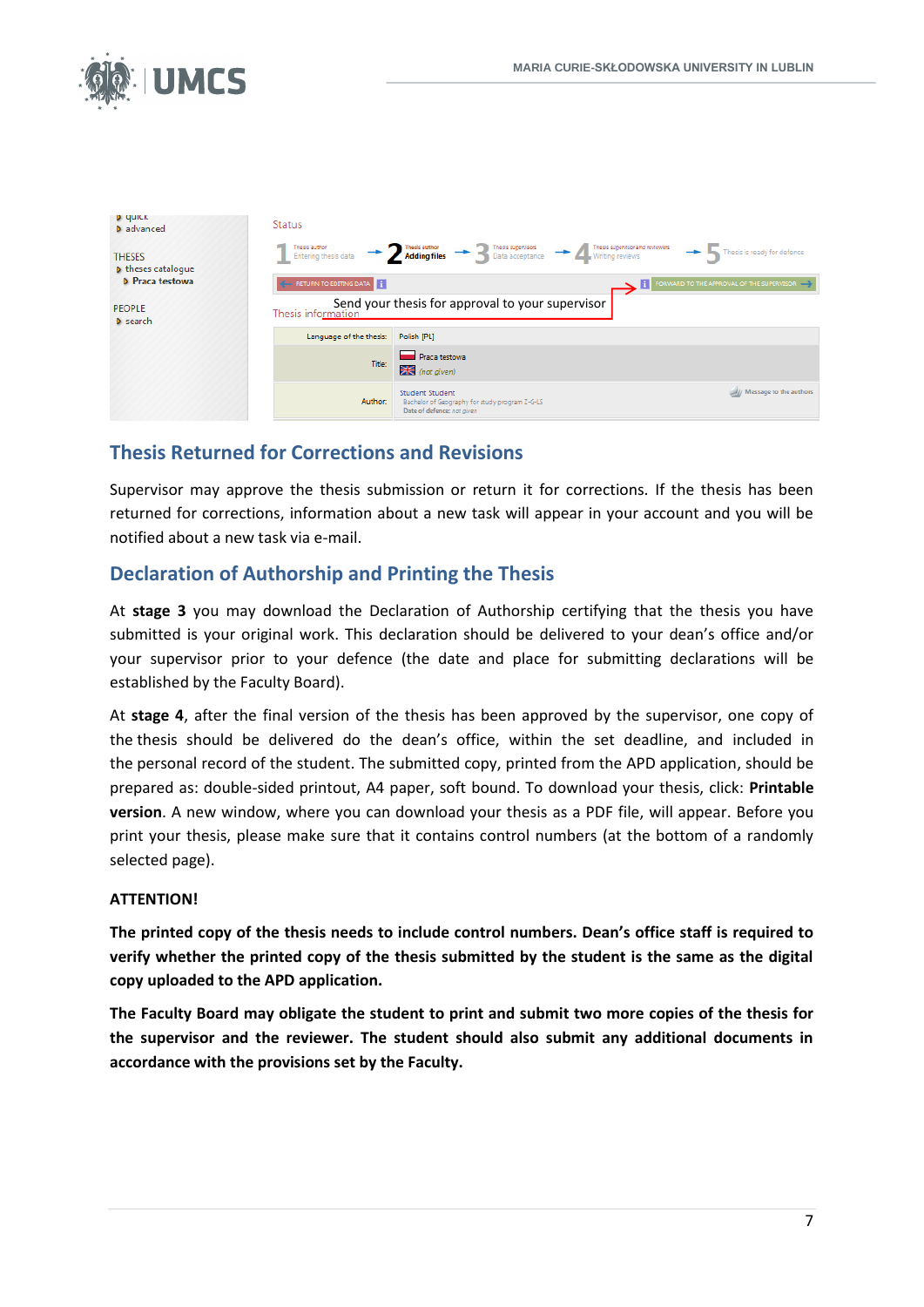

| <b>SEARCH</b>                              | Licentiate thesis                       |                                                                                                                                                                                                        |                             |
|--------------------------------------------|-----------------------------------------|--------------------------------------------------------------------------------------------------------------------------------------------------------------------------------------------------------|-----------------------------|
| <b>D</b> quick<br><b>D</b> advanced        | <b>Status</b>                           |                                                                                                                                                                                                        |                             |
| <b>THESES</b><br><b>D</b> theses catalogue |                                         | Thesis author and author $\rightarrow$ $\sum$ Thesis author $\rightarrow$ $\sum$ Thesis supervisors $\rightarrow$ $\sum$ Thesis supervisors and notewers                                               | Thesis is ready for defence |
| <b>D</b> Praca testowa                     | Thesis information                      |                                                                                                                                                                                                        |                             |
| <b>PEOPLE</b>                              | Language of the thesis:                 | Polish [PL]                                                                                                                                                                                            |                             |
| <b>D</b> search                            | Title:                                  | Praca testowa<br>$\geq$ (not given)                                                                                                                                                                    |                             |
|                                            | Author:                                 | $\mathbb{R}$ $\leq$<br><b>Student Student</b><br>Bachelor of Geography for study program Z-G-LS<br>Date of defence: March 14, 2017, 9 a.m.                                                             | Message to the authors      |
|                                            | Dissertation advisor:                   | Promotor Promotor ()                                                                                                                                                                                   | Declaration of Authorship   |
|                                            | Organizational unit:                    | Faculty of Earth Sciences and Spatial Management                                                                                                                                                       |                             |
|                                            | Date of approval of the subject:        | March 6, 2017                                                                                                                                                                                          |                             |
|                                            | Abstract                                | Streszczenie pracy testowej.<br><b>X</b> (not given)                                                                                                                                                   |                             |
|                                            | Keywords:                               | praca, test<br>$\frac{1}{2}$ (not given)                                                                                                                                                               |                             |
|                                            | Reviewers:                              | <b>Promotor Promotor</b><br><b>Recenzent Recenzent</b>                                                                                                                                                 | Wessage to reviewers        |
|                                            | П<br>Status:                            | Thesis is ready for defence or after defence                                                                                                                                                           |                             |
|                                            | П<br>Archiving status:                  | Archived                                                                                                                                                                                               |                             |
|                                            | Files                                   |                                                                                                                                                                                                        |                             |
|                                            | Printable version   (n)<br>嵩            | description gPrintable version, including control numbers<br>original file: Z-LIC-281324.pdf   kind: Thesis   size: 36.6 KB   language: Polish (PL)   submitted on 2017-03-06 10:26 by Student Student |                             |
|                                            | Version of the thesis: 1 (not approved) |                                                                                                                                                                                                        | $\rightarrow$ View files    |

In the case when the student is required to upload a new (amended) version of the thesis, the dean's office staff (at the request of the supervisor) must modify the status of the thesis in the APD application and move it back to the right stage.

After uploading the new (amended) version of the thesis to the APD application, the student is obligated to submit its printed copy (together with the new control number) to the dean's office. The dean's office staff should once again verify that the control number on the printed copy corresponds with the control number in the USOS system.